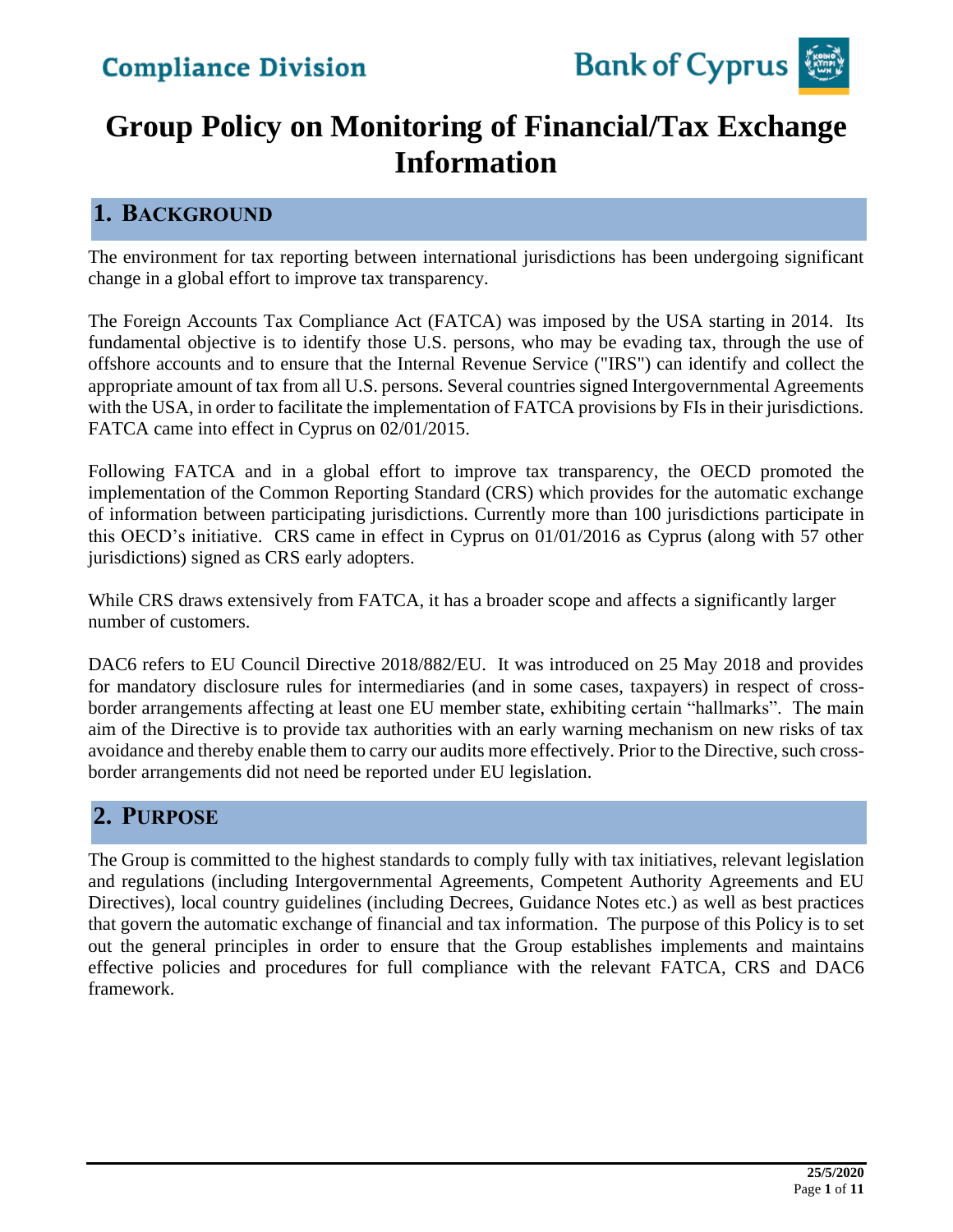### **3. SECTORS AFFECTED**

This Policy applies to all Group Entities to the extent that is possible given the regulatory framework within which they operate. The content of this Policy is mandatory and represents the minimum standards which apply throughout the Group which includes Bank of Cyprus Public Company Ltd and its branches/subsidiaries.

### **4. DEFINITIONS**

"Intermediary" means any person that 'designs, markets, organises or makes available for implementation or manages the implementation of a reportable cross-border arrangement' or 'knows or could be reasonably expected to know that they have undertaken to provide, directly or by means of other persons, aid, assistance or advice with respect' to such activities.

An arrangement is cross- border if it concerns either more than one Member States or a Member State and a third country AND meets any of the following criteria:

- Not all participants in the arrangement are tax resident in the same jurisdiction;
- A permanent establishment linked to any of the participants is established in a different jurisdiction and the arrangement forms part of the business of the permanent establishment;
- At least one of the participants in the arrangement carries on activities in another jurisdiction without being resident for tax purposes or creating a permanent establishment situated in that jurisdiction;
- At least one of the participants has dual residency for tax purposes;
- Such an arrangement has a possible impact on the automatic exchange of information or the identification of beneficial ownership.

"Hallmark" refers to a characteristic or feature of a cross-border arrangement that presents an indication of a potential risk of tax avoidance. An EU Intermediary must report a cross-border arrangement that contains at least one the following:

- Generic hallmarks linked to the main benefit test
- Specific hallmarks linked to the main benefit test
- Specific hallmarks related to cross-border transactions
- Specific hallmarks concerning automatic exchange of information and beneficial ownership or

Specific hallmarks concerning transfer pricing.

The Main Benefit Test means that one of the main objectives of the arrangement is to obtain a tax advantage.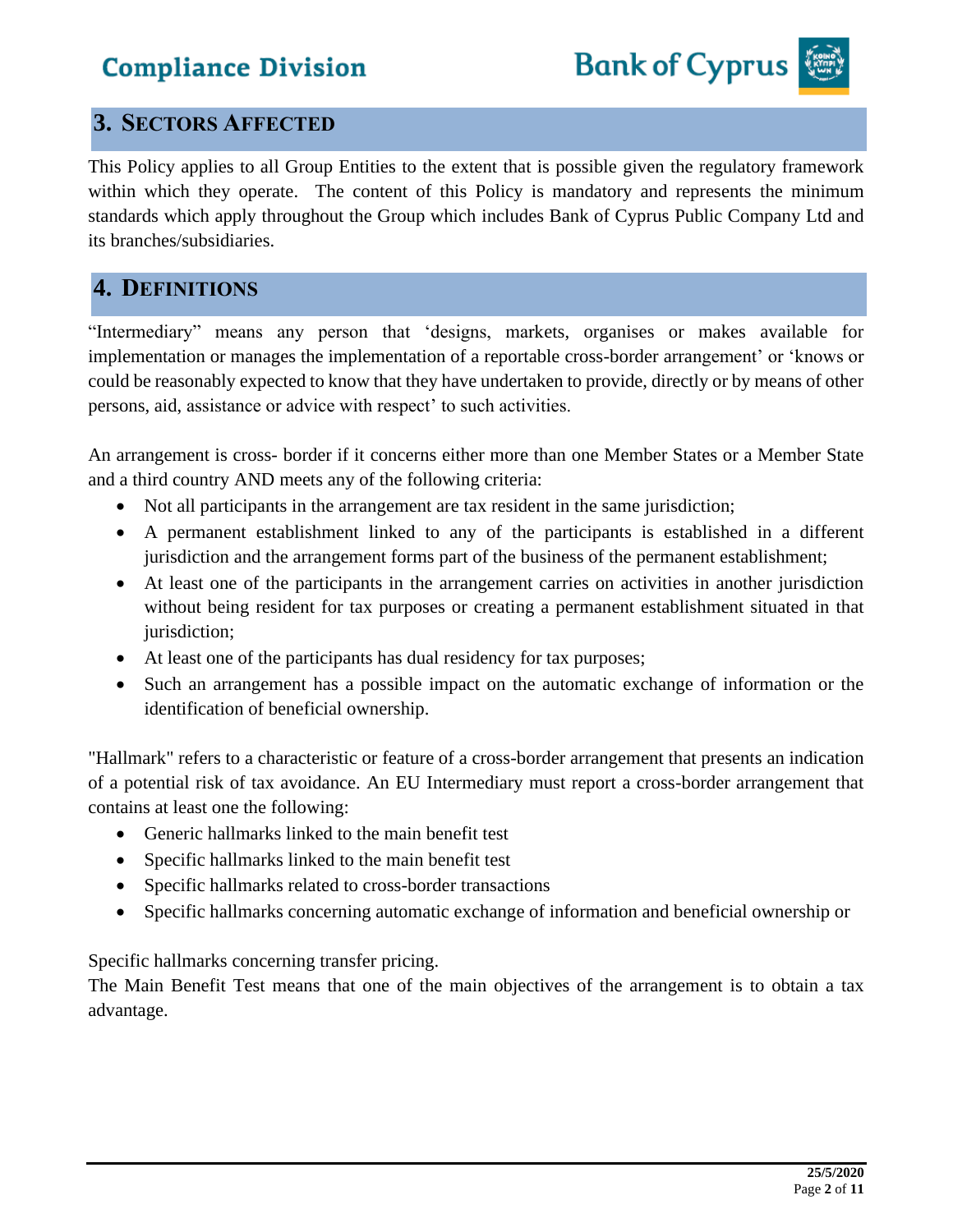### **5. POLICY – GENERAL PRINCIPLES**

The Group will perform its responsibilities in accordance with the provisions of the legal and regulatory framework governing the automatic exchange of financial and tax information.

There are four main cornerstones that must be addressed to achieve compliance with the relevant regulatory framework for FATCA and CRS, as shown in the diagram below:



Whereas FATCA and CRS are information standards for the Automatic Exchange Of Information (AEOI) regarding bank accounts on a global level, between tax authorities, DAC6 requires EU intermediaries (including banks, accounting firms, law firms, corporate service providers and certain other persons) involved in cross-border arrangements to make a disclosure to their tax authority if certain requirements are met.

The four main cornerstones that must be addressed to achieve compliance with the relevant regulatory framework for DAC6, are shown in the diagram below: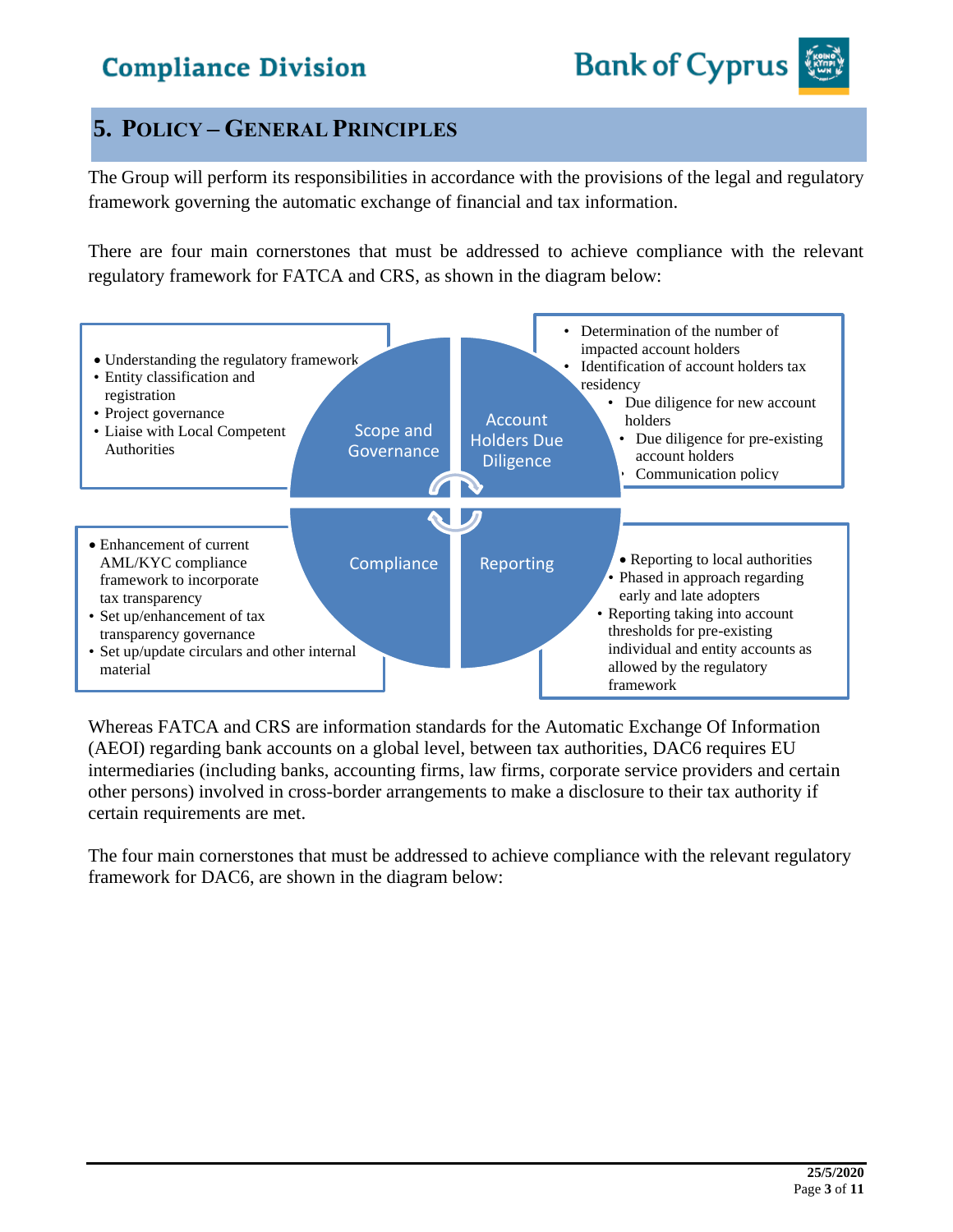# **Bank of Cyprus**





#### **Α. SCOPE AND GOVERNANCE**

#### **i. Understanding the regulatory framework**

It is critical that each Group Entity understands and addresses the relevant compliance requirements (for FATCA, CRS and DAC6) as they arise from the regulatory framework of the jurisdiction it is located in as well as other jurisdictions where applicable (e.g. Polish regulatory framework for DAC6). This framework may include Intergovernmental Agreements, Competent Authority Agreements, EU Directives, local legislation and guidelines etc. All staff should be properly trained in relation to the regulatory requirements according to their position and involvement in the implementation process.

#### **ii. Entity Classification and Registration**

There are several entity classifications under FATCA and CRS (the definitions may not coincide) and each entity must understand its status and classify itself accordingly in order to determine its respective obligations.

All Group Entities that qualify as FIs, must comply with the registration requirements as they arise from FATCA, the local regulatory framework and any agreements they may have entered into with foreign Tax Authorities (eg FFI Agreement with the US IRS).

#### **iii. Governance**

Each entity that is classified as an FI for FATCA/CRS purposes should:

- a) Appoint a Responsible Officer (RO). Even though there may not be a requirement for the appointment of an RO, each Group FI should appoint one. The RO will act as point of contact with the local Tax Authorities, oversee compliance with the regulatory framework and provide any certifications as required.
- b) Develop written procedures and manuals to implement compliance responsibilities arising from the relevant framework and arrange for relevant staff trainings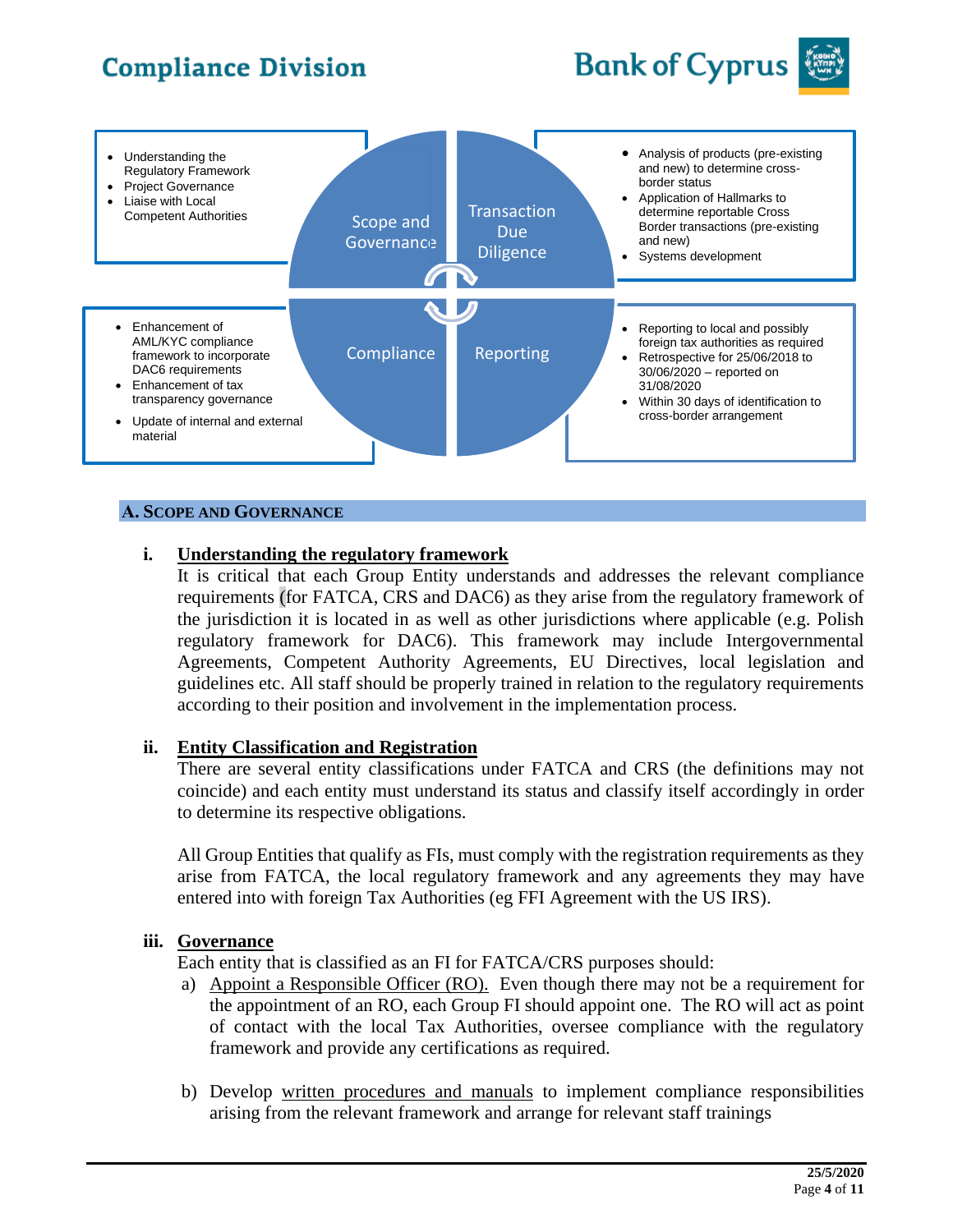

#### **iv. Implementation of FATCA/CRS/DAC6 and Local Competent Authorities**

The Bank liaises with the Local Competent Authorities and other professional bodies e.g. ACB, ICPAC etc, to ensure that the local guidelines reflect regulatory requirements and support the FATCA/CRS implementation in an efficient and effective manner in the interest of both the Group and our customers.

#### **B. DUE DILIGENCE**

As a general rule each reporting FI must enhance its due diligence review information and, if necessary, obtain additional documentation from account holders to establish their status in order to determine which are subject to reporting and/or withholding obligations (if applicable) or to establish whether or not the relevant transactions facilitate a reportable cross-border arrangement.

AML/KYC, FATCA, CRS and DAC6 due diligence procedures should be aligned and consolidated as far as possible, so that relevant information is collected in the most efficient and effective manner, with the minimum burden on our customers and staff.

All Group FIs should have in place procedures to protect the privacy rights of individuals in accordance with the Data Protection Law and the respective policies.

#### **i. Customer Identification**

Each FI must have in place procedures to ensure that:

- a) All new account holders provide at client opening, all forms and information necessary for their classification and identification.
- b) Pre-existing account holders are identified as potentially "Reportable accounts" and marked in the systems according to the requirements and deadlines of the applicable regulatory framework and any relevant agreements that the FI may have entered into with Tax Authorities.

Where reporting and due diligence thresholds are allowed each FI may take up the election.

#### **ii. Customer Documentation**

Each FI must have in place procedures to ensure that the valid self-certification documents which incorporate both FATCA and CRS requirements are obtained from all account holders, both new and pre-existing ones, identified as potentially reportable. For a selfcertification document to be valid it must be duly completed and signed by the account holder and verified against other information collected in respect of the client for AML/KYC purposes. Overall the FATCA/CRS/ DAC6 requirements should be embedded into the normal business processes and should not be considered as a separate process.

#### **iii. Transaction Documentation**

Each FI must have in place procedures to assess its products, current and new, so as to evaluate whether they constitute or form part of or facilitate a cross border arrangement. For each cross-border transaction the FI must gather sufficient information to enable it to assess whether the transaction meets any of the hallmarks and therefore whether reporting is required under DAC6.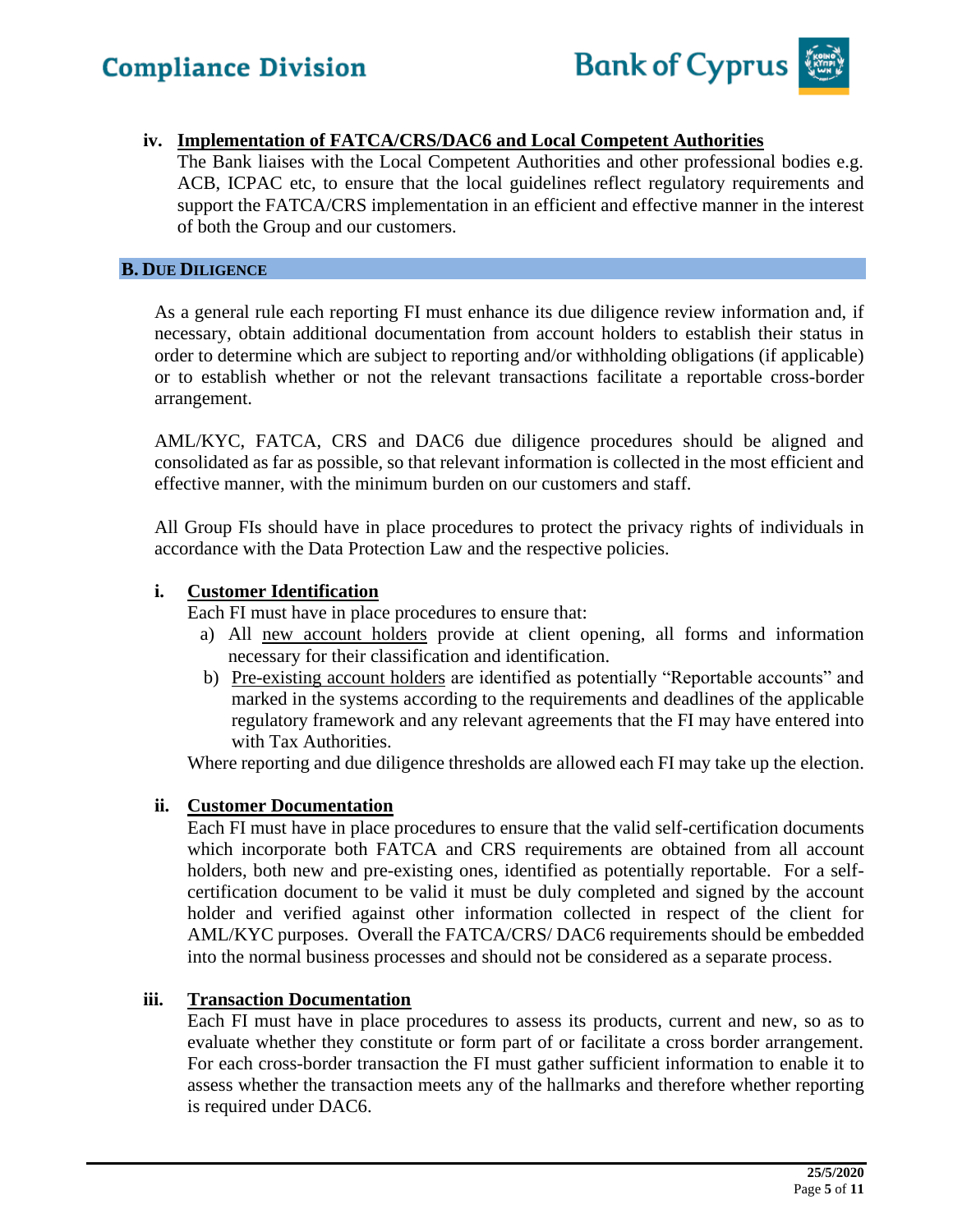

#### **iv. Data Analysis**

It is critical to ensure that systems are leveraged to support and facilitate compliance with the regulatory requirements. It is important to clarify system requirements, capture initial data on systems, identify gaps and take remedial actions.

#### **v. Communication**

Each FI should develop a clear, proper and transparent internal and external communication for FATCA, CRS and DAC6, via various channels (e.g. Website, Compliance Portal, FAQs, Circulars, Presentations, press releases etc.). Internal communication should be developed in a manner that highlights the impact and key processes implementing the respective regulatory frameworks and solves any questions/enquiries. External Communication Strategy is important to ensure that customers receive proper and timely information, and the FI receives the relevant documentation (e.g. valid self-certification forms and supporting documentation) from them in the most efficient way.

**It is of the utmost importance to ensure that no information that may be perceived as tax advice is given to customers, as this is explicitly forbidden by the regulatory framework for both FATCA and CRS.** Where the customer is not aware of his/her tax status or seeks advice, he/she should be immediately referred to his/her tax advisors and staff should refrain from giving any tax advice.

#### **C. REPORTING**

Bank of Cyprus Public Company Ltd and all Group subsidiaries in Cyprus report to the Cyprus tax authorities based on the FATCA Intergovernmental Agreement (IGA Model 1) of Cyprus with the United States and the CRS requirements. However, in relation to DAC6, reporting takes place to the Cyprus tax authorities as well as to foreign tax authorities where this is provided by the local legislation as is the case with Poland that expanded the scope of the Directive to have extraterritorial effect.

In case a subsidiary is located and operating in a partner jurisdiction (i.e. a jurisdiction that has in place an IGA with the USA) or a jurisdiction participating to the CRS, reporting should be done to the local Tax Authorities. Direct reporting can only take place to the US IRS for FATCA purposes, provided that the FI has in place a relevant agreement with such authorities. In relation to the DAC6, reporting takes place to the home jurisdiction as well as to any other jurisdiction that expanded the scope of the Directive to have extraterritorial effect.

Each reporting FI must closely monitor developments in the Reporting Requirements of the jurisdiction in which it operates, as well as other participating jurisdictions that expanded the scope of the Directive to have extraterritorial effect. The local list of reportable jurisdictions may undergo changes at any given period of time, each country is likely to provide individual reporting profile and implement local reporting channels etc.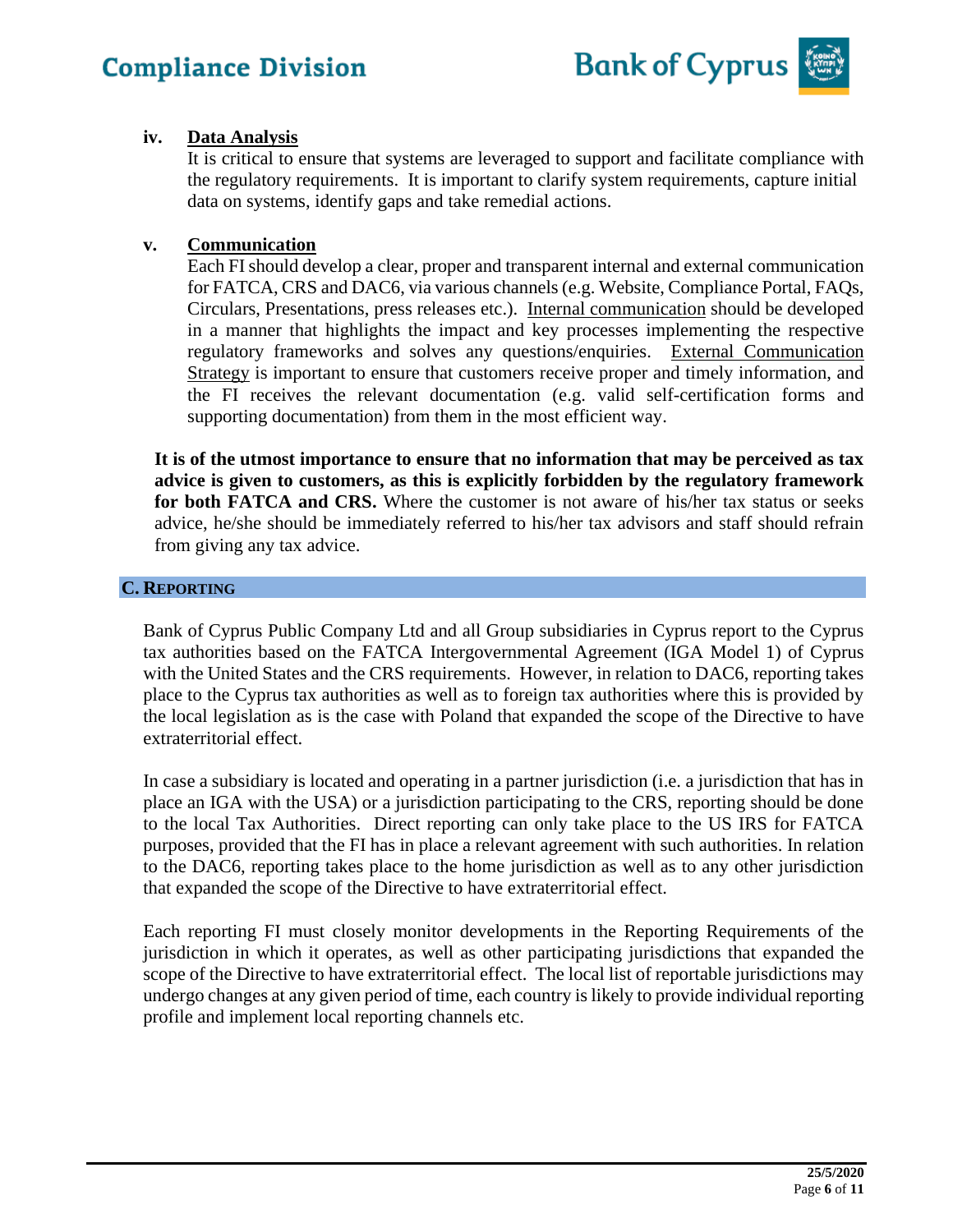

#### **D. COMPLIANCE**

Each FI must enhance the AML/KYC compliance framework to encompass the requirements of the tax transparency framework. Documentation and certifications provided by clients should be reviewed and validated against other information collected in relation to the client/transaction, as well as against the personal knowledge of the Relationship Manager/Personal Banker of the client. Therefore, properly documented procedures and clear internal communication materials (eg circulars, procedures manuals etc) should be provided to all responsible staff.

Effective implementation of FATCA, CRS and DAC6 as of any other regulatory framework requires involvement of all "Three Lines of Defense" as per the diagram below. Compliance should be regularly monitored, in co-operation with other control functions such as the Internal Audit, Operational Risk etc.



Non-compliance issues will be assessed accordingly and will take into account any impact on the capital adequacy and liquidity of the Bank.

### **6. ROLES AND RESPONSIBILITIES**

All responsibilities should be clearly assigned, explained and monitored (refer to Appendix A).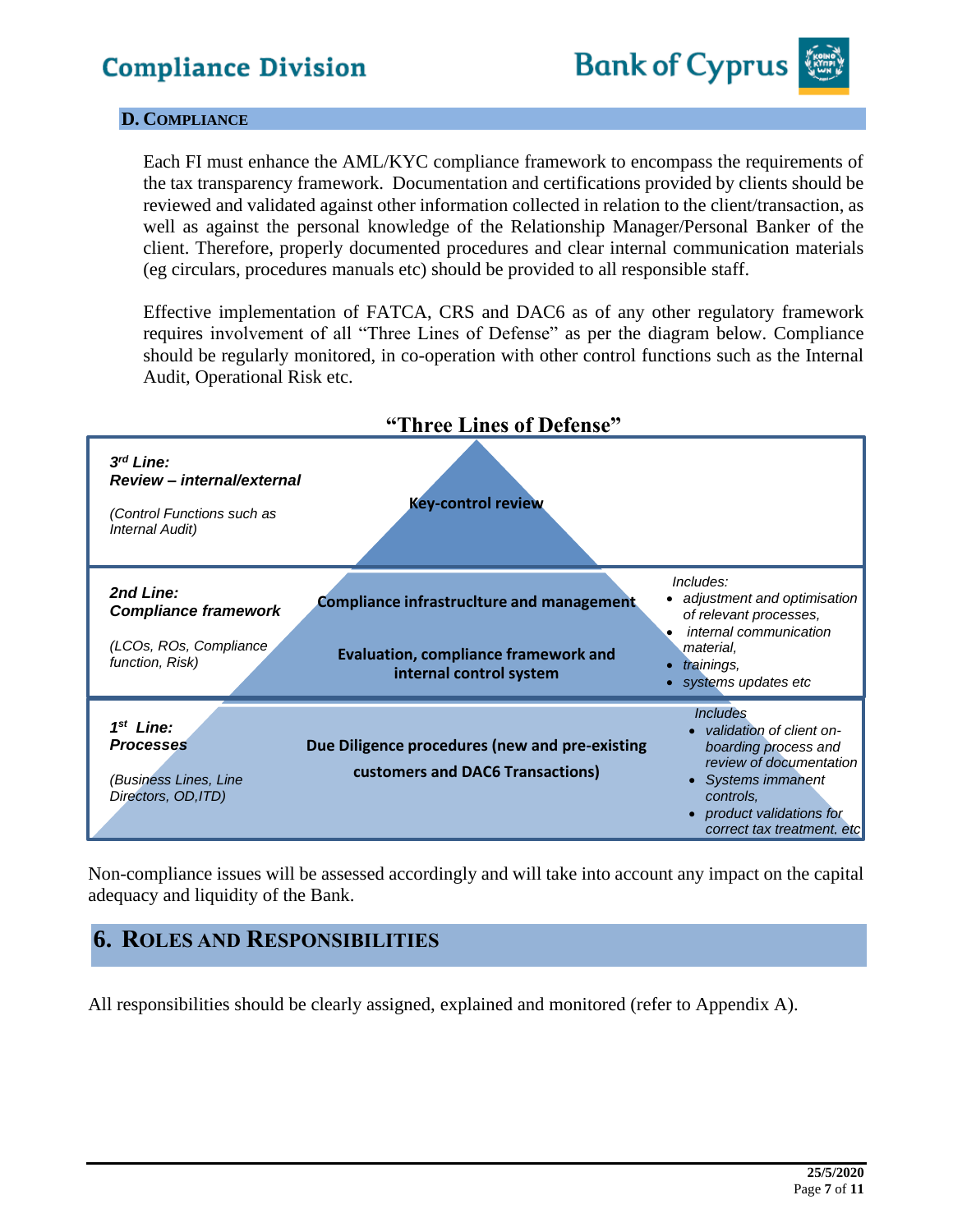

### **7. SUPPORTING PROCEDURES AND TOOLS**

There should be written, well documented and detailed procedures for the implementation of the regulatory framework and these should be effectively communicated to all relevant staff. Systems and tools should be adjusted accordingly, and staff adequately trained to support effective FATCA, CRS and DAC6 implementation and monitoring process.

*The information contained on this website is provided only as general information. The material on this website is owned by Bank of Cyprus Holdings Plc.*

*While Bank of Cyprus Holdings Plc endeavors to keep information up to date, it makes no representations or warranties of any kind, express or implied, about the completeness accuracy, suitability or availability with respect to the information contained on the website for any purpose. Any reliance you place on such information is therefore strictly at your own risk.* 

*In no event will Bank of Cyprus Holdings Plc be liable for any loss or damage including without limitation, indirect or consequential loss of damage, or any loss or damage whatsoever arising out of, or in connection with the use of this website's information.*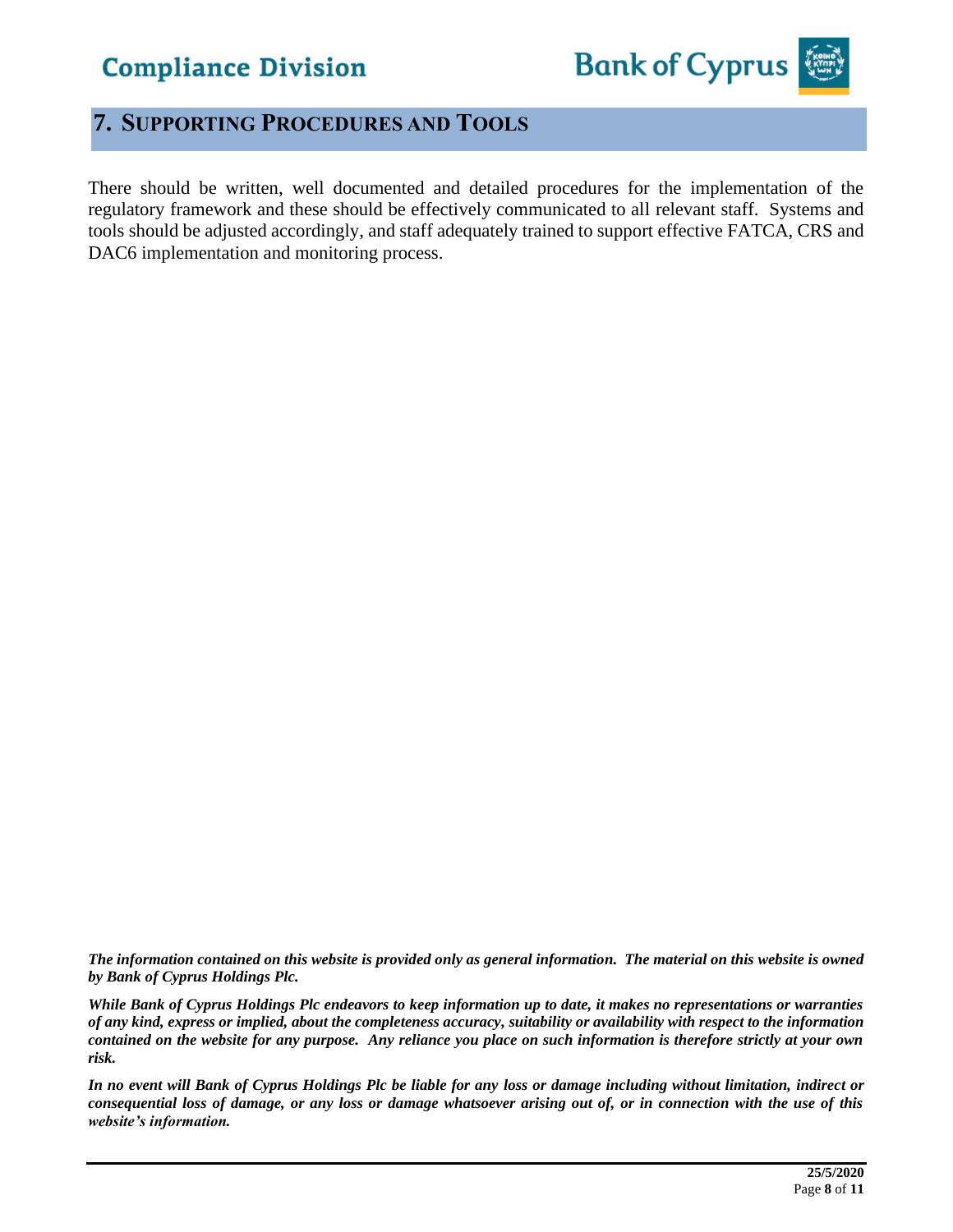

#### **Appendix A**

#### **ALLOCATION OF RESPONSIBILITIES IN RELATION TO FACTA/CRS/DAC6 COMPLIANCE**

| <b>Responsible</b><br><b>Officer</b> | The role of Responsible Officer (RO) applies only to FATCA and CRS. The RO<br>must have the appropriate authority and seniority to execute his/her<br>responsibilities.<br>Responsibilities are as follows:<br>a) Act as the central point of contact with external stakeholders such as the<br>local Tax Authorities as well as internal stakeholders for CRS and FATCA<br>compliance and related issues.<br>b) Register the Reporting FI to the local and US IRS (as applicable) as per<br>regulatory requirements.<br>c) Ensure timely communication and implementation of the policies and<br>procedures in relation to the Exchange of Financial and Tax Information,<br>across the FI.<br>d) Ensure the development and maintenance of effective internal controls to<br>ensure compliance with the regulations.<br>e) Ensure compliance with the relevant Regulatory Framework. Therefore<br>he/she must ensure that the FI adopts such a compliance program that<br>allows him/her to certify compliance with the relevant Regulatory<br>Framework to the Tax Authorities as and when requested.<br>f) Review findings of internal audit, Compliance, risk management and Line<br>Directors' (via LCOs) in relation to FATCA/CRS compliance and ensure<br>that that the appropriate procedures and remedial actions have been<br>performed across the organization.<br>g) Make certifications to the Tax Authorities and other external stakeholders<br>as and when required (including provision of Self-certifications).<br>A procedure must be in place to support this policy, with all |
|--------------------------------------|-----------------------------------------------------------------------------------------------------------------------------------------------------------------------------------------------------------------------------------------------------------------------------------------------------------------------------------------------------------------------------------------------------------------------------------------------------------------------------------------------------------------------------------------------------------------------------------------------------------------------------------------------------------------------------------------------------------------------------------------------------------------------------------------------------------------------------------------------------------------------------------------------------------------------------------------------------------------------------------------------------------------------------------------------------------------------------------------------------------------------------------------------------------------------------------------------------------------------------------------------------------------------------------------------------------------------------------------------------------------------------------------------------------------------------------------------------------------------------------------------------------------------------------------------------------------------------------------------------|
|                                      | documents/confirmations templates (and frequency) that need to be circulated<br>by the RO to Line Directors and Control Functions to confirm compliance.                                                                                                                                                                                                                                                                                                                                                                                                                                                                                                                                                                                                                                                                                                                                                                                                                                                                                                                                                                                                                                                                                                                                                                                                                                                                                                                                                                                                                                            |
| <b>Central Team</b>                  | a) The role of the Central Team applies only to DAC6 and is to undertake<br>the ongoing oversight of the project on implementation and to provide<br>support on an ongoing basis. Its duties are set out below:<br>b) Set policies and procedures (e.g. for new transactions)<br>c) Ensure consistent application / interpretations within the Bank<br>d) Coordinate people from various departments and business units (e.g.<br>Compliance, Risk, Policies and Regulations, IT, Legal etc)<br>e) Communicate with the Banking Association and the tax authorities<br>Establish escalation policy (e.g. for queries, to assess new arrangements,<br>f)<br>when to seek for external support etc)<br>g) Monitor and observe data to identify new products (if applicable) for<br>which there is a need to develop a policy                                                                                                                                                                                                                                                                                                                                                                                                                                                                                                                                                                                                                                                                                                                                                                           |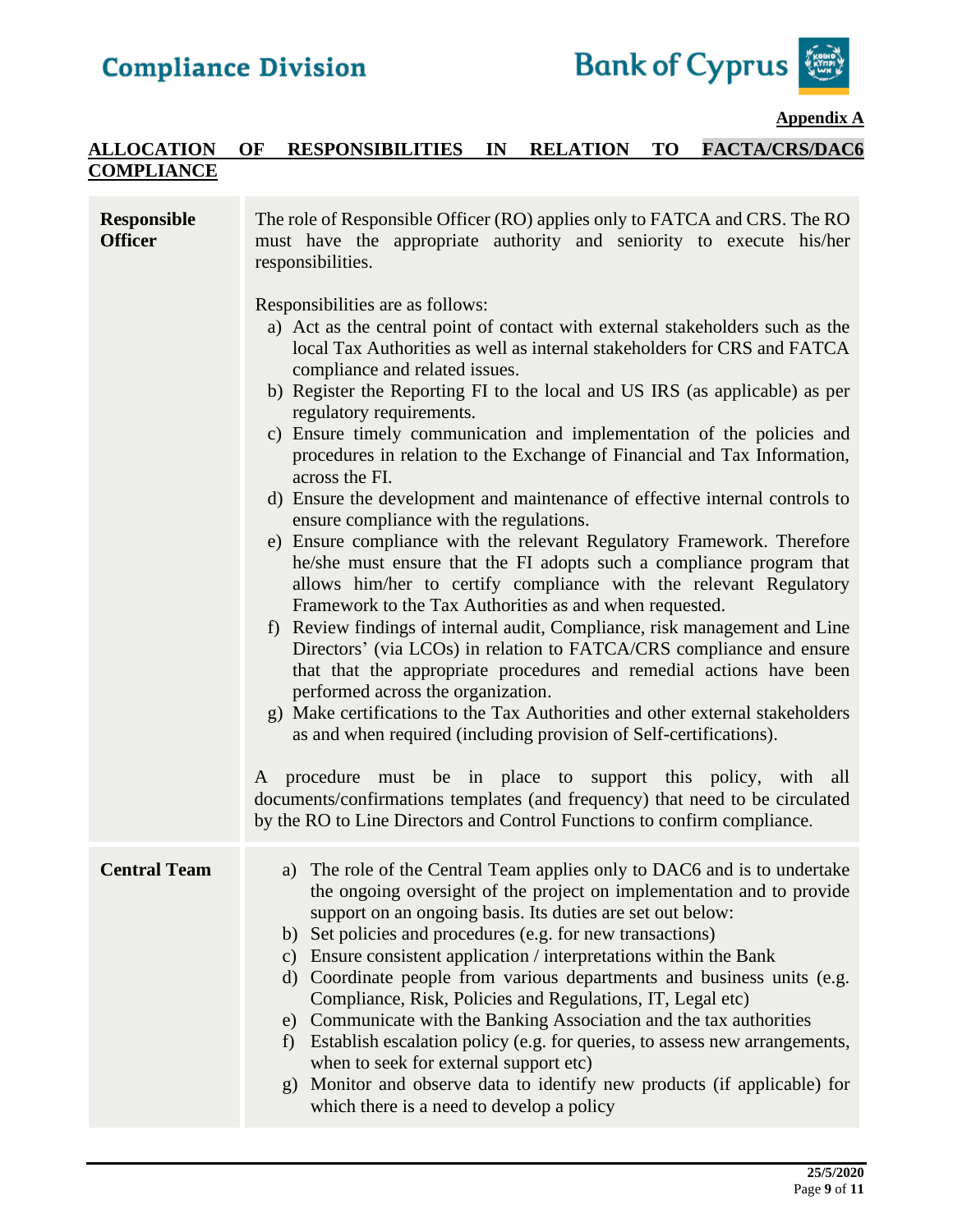

|                                                                                                 | h) Revisit policies / procedures as a consequence of deficiencies identified<br>from internal / external reviews<br>Follow up on data analytics (from tool) as to whether there is appropriate<br>i)<br>compliance (number of reports / engagement of teams etc)<br>Relax controls (if applicable) once the Bank has a robust understanding<br>$\ddot{1}$<br>on certain transactions<br>k) Consider policy in cases where different teams are involved on the same<br>client (e.g. interaction of IBU with Wealth Management, Global<br>Corporate etc)<br>1) Revisit and update lists (e.g. no-tax / low-tax / non-cooperative<br>jurisdictions)                                                                                                                                           |
|-------------------------------------------------------------------------------------------------|--------------------------------------------------------------------------------------------------------------------------------------------------------------------------------------------------------------------------------------------------------------------------------------------------------------------------------------------------------------------------------------------------------------------------------------------------------------------------------------------------------------------------------------------------------------------------------------------------------------------------------------------------------------------------------------------------------------------------------------------------------------------------------------------|
| <b>Line Directors</b>                                                                           | Line Directors have the ultimate responsibility and accountability for adherence<br>to this policy (owners) and corresponding circular within their Divisions.<br>Specifically, Line Directors are responsible for monitoring the implementation<br>of relevant procedures at customer and transaction level as applicable and<br>imposing remedial actions when deemed necessary. Line Directors should<br>facilitate, monitor and report compliance with Framework for the Monitoring of<br>Financial/Tax Exchange Information to the Responsible Officer and Compliance<br>or Central Team as applicable, with the support of the LCO.                                                                                                                                                  |
| <b>Compliance</b><br>Division/or<br><b>Subsidiary</b><br><b>of</b><br><b>Head</b><br>Compliance | The responsibilities of the CD are as follows:<br>a) Monitoring any new developments in relation the regulatory framework of<br>Framework for the Monitoring of Financial/Tax Exchange Information and<br>ensuring timely changes in internal processes and procedures if required.<br>b) Assessment of the implementation of Framework as a $2nd$ line of defence.<br>c) Offering support to staff as and where required to ensure correct<br>implementation of Framework.<br>d) Ensuring that sufficient training is provided to the staff, on an as need basis.                                                                                                                                                                                                                         |
| Local<br>Compliance<br><b>Officer</b>                                                           | The role of the LCO includes the following responsibilities:<br>a) Assessment of the implementation of Framework for the Monitoring of<br>Financial/Tax Exchange Information by the respective Lines as a 1st line of<br>defence. This includes:<br>review of adherence to timelines<br>review of adherence to the plans submitted by the lines to compliance<br>$\bullet$<br>review of process of updating client data<br>reporting accordingly on compliance and providing remedial<br>$\bullet$<br>recommendations<br>facilitate relevant trainings<br>$\bullet$<br>monitoring and facilitate due diligence procedures and customer<br>$\bullet$<br>communication plan<br>b) Offering support to the staff of the respective Lines for the implementation<br>of the relevant procedures |